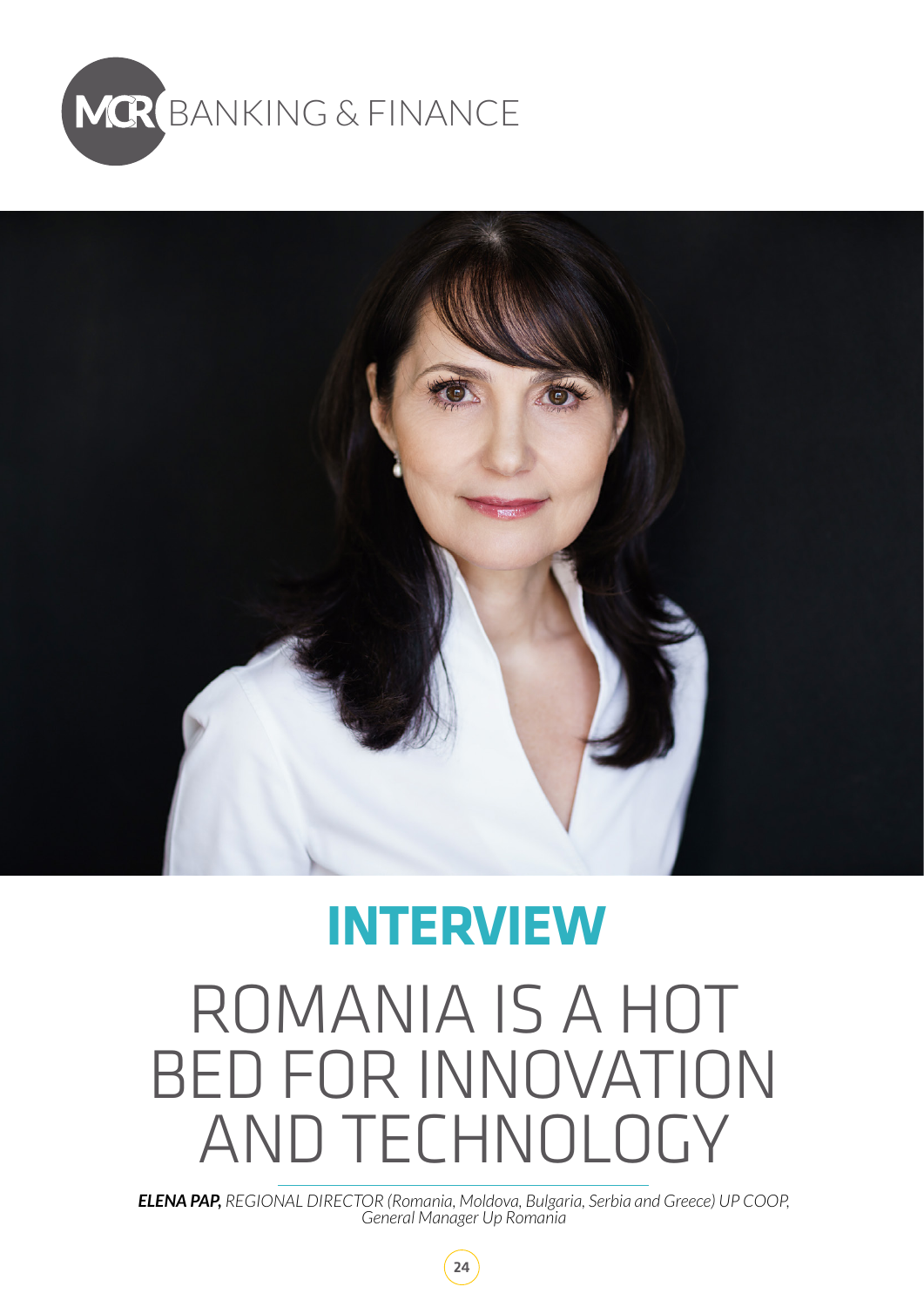**1. UP was known, not long ago, as Chèque<br>Déjeuner, one of the leaders of<br>Dincentives market. After rebranding, vou expanded your operations and even acquired Déjeuner, one of the leaders of incentives market. After rebranding, you expanded your operations and even acquired an Electronic Money License. What are your plans for 2020 regarding digital money solutions and what are the challenges ahead?**

When Chèque Déjeuner became Up Group, we took a challenge to integrate technology and innovation into our solutions. We thus acquired a new role, to the one of being a voucher issuer and an incentives designer for human resources. We are now an important player in the sector of payment solutions for the labor market and our effort for pursuing the transition from a portfolio of benefits on paper vouchers towards digital versions lead to an achievement of 75% digital solutions penetration in our portfolio. Despite the huge appetite for digitalization in Romania, it is not an easy process, especially in some work sectors confronted with the urban-rural cleavage. 2019 was a very dynamic activity: office supplies, fuel, software, marketing services etc. Entrepreneurs have enough hassle when starting-up a company. Why taking also the burden of comparing, selecting offers and buying supplies for their company, instead of concentrating on their business instead? This platform is only the first tool we launched that is meant to increase the financial performance of companies – a target which gets all our efforts and expertise in our

innovation challenge. The best is yet to come.<br>**In light of the signs of a slowing economy 3. In light of the signs of a slowing economy<br>and the real possibility of an incoming<br>economic crisis, what are, in your opinion,<br>the perspectives for your business in Pomania? and the real possibility of an incoming economic crisis, what are, in your opinion, the perspectives for your business in Romania?** Since the economic crisis of 2009 this is a scenario for which any company is more or less prepared. That was a moment that taught us some important lessons. One of them was to never compromise on quality and always stay connected to the needs of those you serve. Therefore, we are optimistic in our capacity to cope with more scarcity times.

*We are an industry that provides solutions for the labor market, so our biggest challenge is to anticipate trends in this field and understand the needs of both employers and employees.*

year: we added two new products in our employee benefits offer - the gift card Up Cadou and the cultural card, Up Cultura – we launched a new version of our website, www.upromania.ro, and a new mobile application for Up cards users, Up Mobil. In 2020, we will concentrate our efforts both on completing our offer with new digital solutions and improving customer experience in

## our digital infrastructure.<br> **What are your plans in Romania? Do you 2. What are your plans in Romania? Do you<br>intend to expand your operations<br>beyond benefit tickets, perhaps into the<br>FinTech territory as you did in other countries? intend to expand your operations beyond benefit tickets, perhaps into the FinTech territory, as you did in other countries?**

Romania is a hot bed for innovation and technology and has incredible skills and knowledge resources for any development in this direction. We already starting thinking in an innovative way beyond the benefit tickets and the first result was the digital platform Up Achizitii that empowers SMEs in negotiating competitive prices for the main supplies and services they need in their daily

## **4. What are your goals for 2020 and what<br>will be the main challenges for the next<br>at a 3 to 5 years? Do you have any specific<br>plans to address these challenges? will be the main challenges for the next 3 to 5 years? Do you have any specific plans to address these challenges?**

Our focus will continue to be on digitalization and technology. As a cooperative group with a social economy-based governance, our main goal is to open the access to technology to as many people as possible. Thus, for 2020 we expect for as many people as possible a great majority of our users to benefit from our digitized solutions and have more comfortable and better experiences in using their electronic vouchers. Another goal is to continue on this path of diversification and come up with new incentivizing solutions. To sum up, solutions diversity and digitization are the main goals for 2020.

We are an industry that provides solutions for the labor market, so our biggest challenge is to anticipate trends in this field and understand the needs of both employers and employees. And this